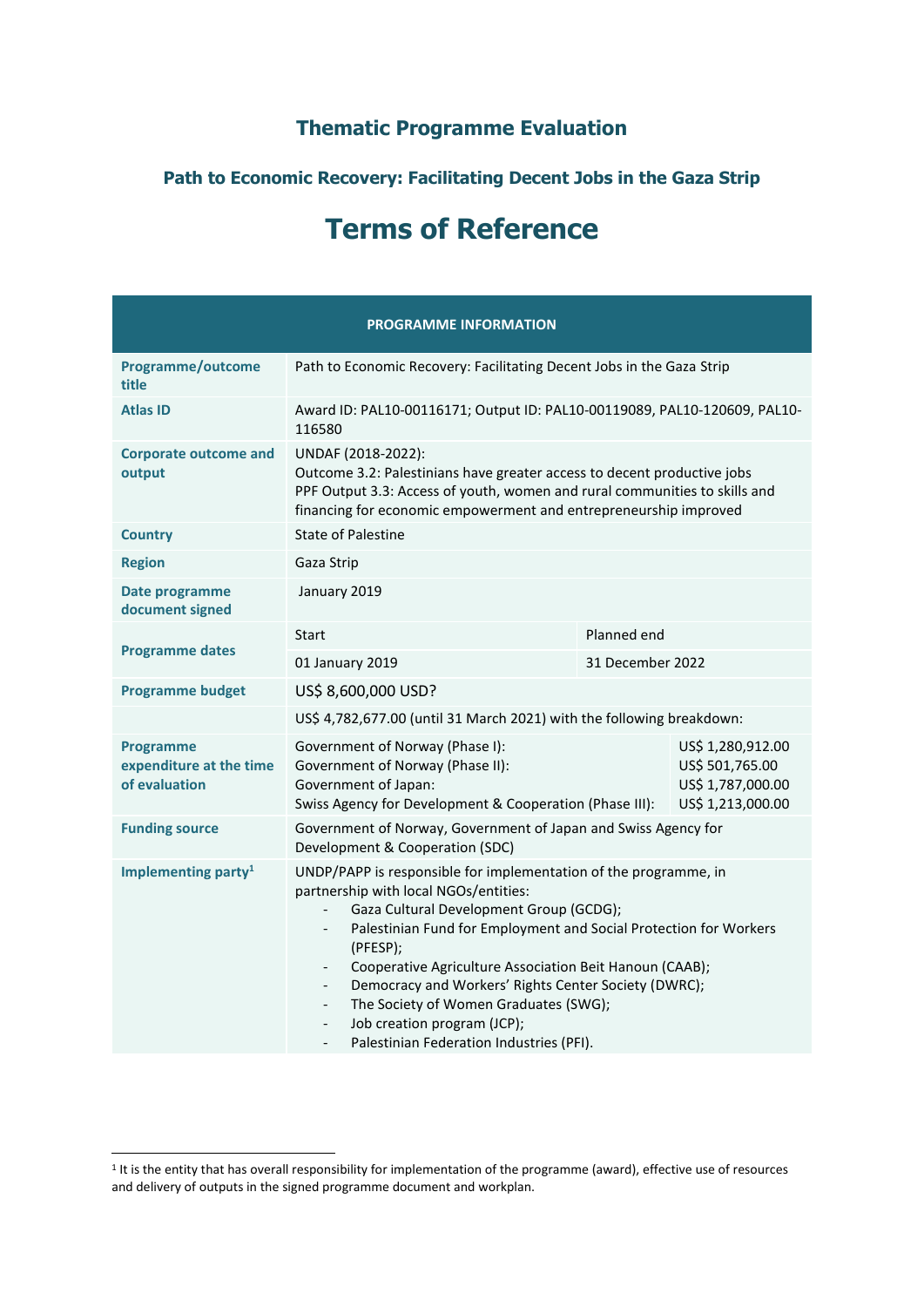#### **1. Background and context**

The Palestinian economy has been suffering from decades of restricted access to national resources, geographic fragmentation, and severe restrictions on movement of people and goods due to the occupation and the blockade on Gaza. Experiencing a two-year fiscal crisis due to the Government of Israel's (GoI) reductions on the transfer of the Government of Palestine's (GoP) owned revenues, the economic contraction is expected to result in an at least estimated 40% fall of government revenues; this adversely affects social protection measures, including cash transfers to vulnerable households and salaries/ pensions of government workers.

With nearly 53% of the Gaza population living in poverty (compared to 14% in the West Bank)<sup>2</sup>, families have been suffering loss of income and higher living costs. The rate of participation in the workforce in Gaza during the second quarter of 2020 was 34.5% (15% among females across Palestine), - a drop of roughly 11% compared to the previous quarter. According to the figures, some 42,900 people in Gaza lost their source of income since the end of March 2020. The Ministry of Social Development estimates that at least 53,000 families have fallen into poverty in recent weeks, where the World Bank estimates that the share of poor households in Palestine is expected to increase to 30% in the West Bank and 64% in Gaza on account of COVID-19.<sup>3</sup> According to the PCBS, the labour market is considered the most affected sector during the ongoing COVID-19 pandemic since the beginning of March 2020, as the Palestinian government has taken several measures in addition to an emergency plan to limit the outbreak of the pandemic.<sup>4</sup>

The outbreak of COVID-19 pandemic has exacerbated an already fragile and economic landscape. The number of affected population in Gaza has dramatically increased since August 2020 with detection of first cases in the community that led to local lockdown of all social and economic premises for several weeks, resulting in excessive reduction in available number of jobs and income to MSMEs. Health impact of the COVID-19 pandemic is not yet controlled in Gaza (over 65,000 positive cases and 600 deaths as of 30 March 2021)<sup>5</sup> during the past four months of the pandemic, vulnerabilities are deepening, and the potential long-term impact is dire - especially for impoverished Palestinians who are living in rural areas and working in the services and wholesale/retail, and productive sectors.

## **1.1 Programme Approach**

The 'Path to Economic Recovery: Facilitating Decent Jobs in the Gaza Strip' Programme<sup>6</sup> is consistent with the Palestine National Policy Agenda 2017-2022<sup>7</sup>, National Priority 6: *Economic* Independence states that 'economic policy under occupation must strike a balance between

<sup>2</sup> PCBS (2017) Poverty profile in Palestine

<sup>3</sup> World Bank (2020) [Palestinian Economy Struggles as Coronavirus Inflicts Losses](https://www.worldbank.org/en/news/press-release/2020/06/01/palestinian-economy-struggles-as-coronavirus-inflicts-losses)

<sup>4</sup> PCBS (June 2020) [Labour Force Survey](http://www.pcbs.gov.ps/site/512/default.aspx?lang=en&ItemID=3809)

<sup>5</sup> WH[O COVID-19 Dashboard in the oPt](https://app.powerbi.com/view?r=eyJrIjoiODJlYWM1YTEtNDAxZS00OTFlLThkZjktNDA1ODY2OGQ3NGJkIiwidCI6ImY2MTBjMGI3LWJkMjQtNGIzOS04MTBiLTNkYzI4MGFmYjU5MCIsImMiOjh9)

<sup>6</sup> While in UNDP PPM terms, this is a large-scale UNDP project with multiple components and donors, it is called a 'Programme'.

<sup>7</sup> <http://english.wafa.ps/page.aspx?id=5K70nZa53247725091a5K70nZ>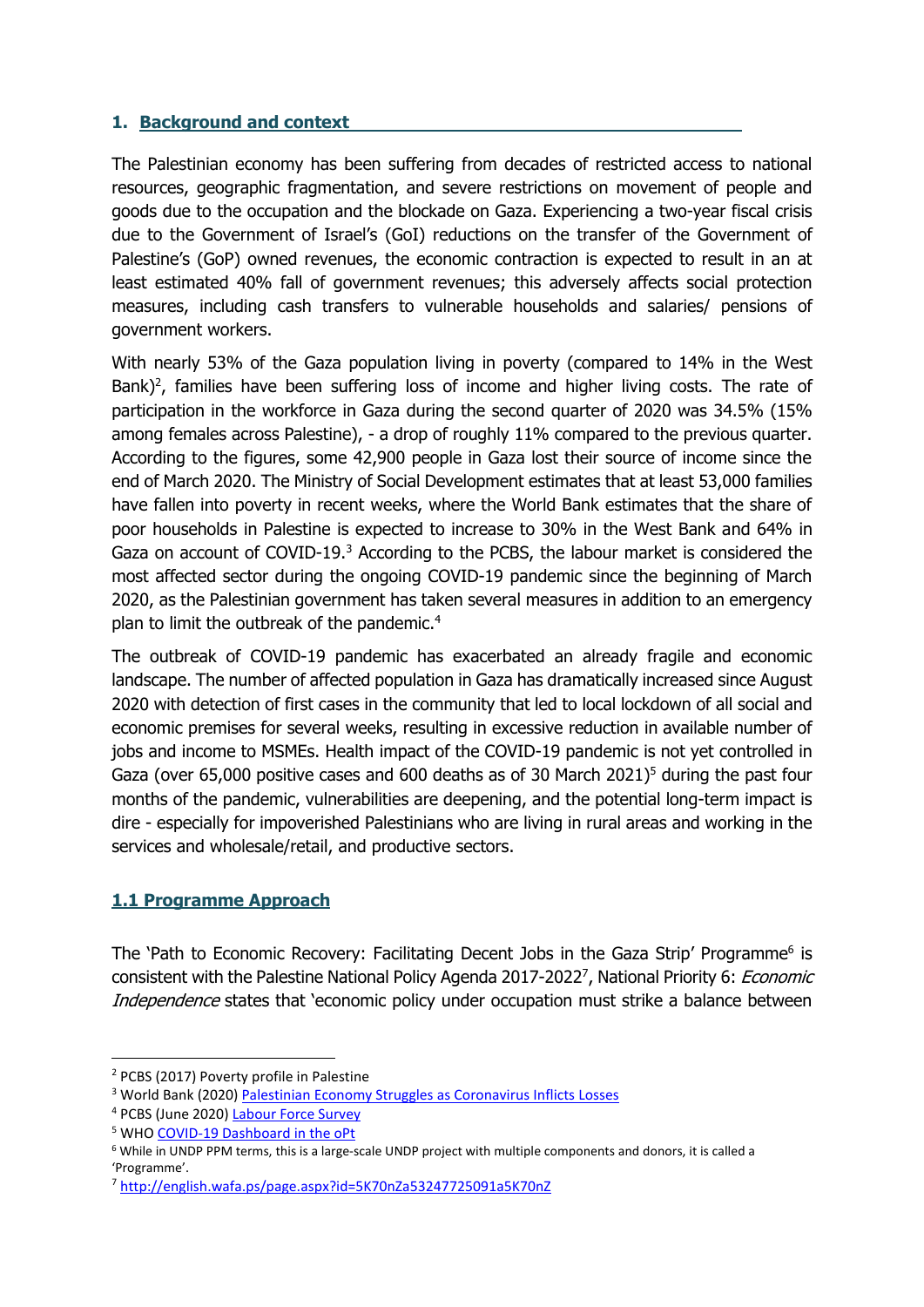measures that will create immediate jobs and those required to lay the groundwork for a competitive, independent economy in the post-occupation era.

The Programme is one of several interventions implemented by UNDP to build the resilience of the Palestinian people, and is aligned with UNDP's overall approach of Transformative Resilience. It aims to link short-term dignified jobs to longer-term sustainable employment, and combines short, medium and long-term job creation initiatives along with support to existing enterprises and incubation of new enterprises. The Programme is implemented through different interventions designed to stimulate the Gazan economy and lead to further employment creation. It is part of UNDP's larger work of preserving gains across the SDGs and adopting the 'leave no one behind' principle.

In order to link short-term dignified jobs to longer-term sustainable employment, UNDP has introduced a '3x6 approach.' This approach follows a model linking short-term temporary employments (**track A**) to savings generation, skill building, and business development (**track B**), while focusing on social cohesion and inclusion. Hence, track A focuses on emergency employment, while track B on local economic recovery. Such strategies have been widely implemented by other UNDP country offices in among others Jordan, Yemen, and Burundi. Currently the approach is being piloted within the Gaza youth and women empowerment project, and the initial signs have been very positive and could be replicated based on UNDP's experience in Economic Empowerment.

UNDP's approach within the Programme is to implement activities through partners who play a significant role in creating the foundation necessary for the sustainability of the Programme. In addition to technical assistance and capacity development, the Programme provides indirect support to the stakeholders. It is designed to address human resources gaps that have been identified with regard to the health and Municipalities sector. UNDP works in close collaboration with the Ministry of Labour (MoL) and Ministry of Health (MoH) for the placement of health workers in the MoH premises, based on the technical specialty required for the specific host health facility.

Furthermore, the Programme has a broader contribution to promoting the Humanitarian and Development Nexus approach. As short-term jobs creation is focused in sectors with the greatest and urgent need for personnel required to deliver basic services (e.g. health, municipalities), it simultaneously addresses humanitarian needs while building future human resources capacities of the sector.

#### **1.2 Programme Interventions**

The programme is built on UNDP's engagement and collaboration with the key stakeholders, as well as lessons learned from implementation of economic empowerment interventions including on-going activities related to building entrepreneurship skills, job creation and establishment of micro-businesses.

The programme has four outputs :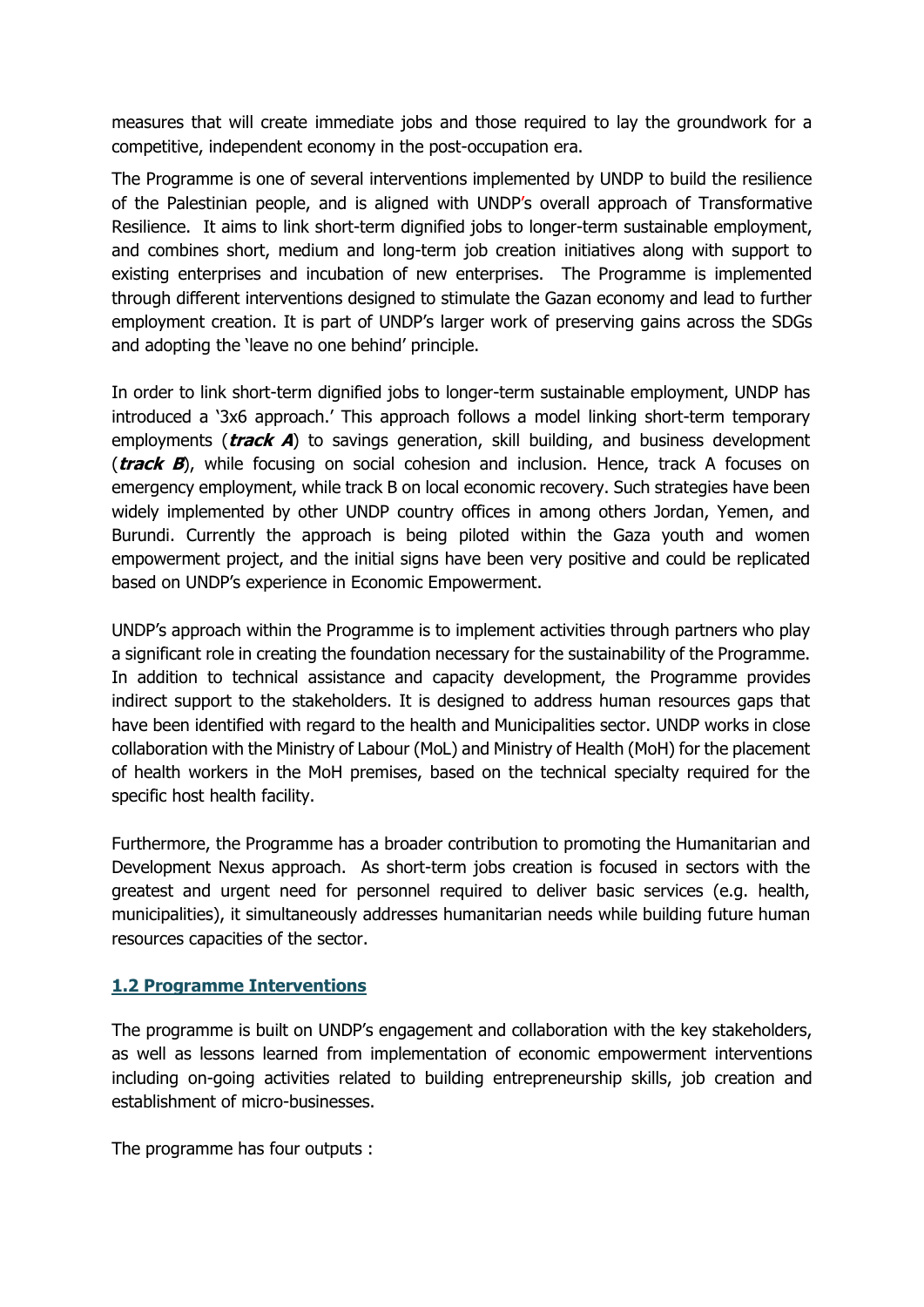**Output 1:** Gazans have greater access to short-term dignified job opportunities in private and public sectors (including C4W initiatives and internship/ apprenticeship opportunities).

**Output 2:** Youth have improved capacities in technical and vocational education and training.

**Output 3:** Young entrepreneurs have greater access to medium- and long-term employment opportunities (particularly through e-works or electronic platforms to access opportunities outside of Gaza).

**Output 4:** SMEs have strengthened capacities in sustaining and growing their businesses in the market.

The current, ongoing interventions are mainly under output 1 and through the Cash for Work initiatives funded by the Norwegian Ministry of Foreign Affairs, Government of Japan and Swiss Development Cooperation (SDC). These initiatives strive to empower youth, women and marginalised groups in the Gaza Strip by supporting them to have greater access to decent productive jobs and contribute to sustainable and inclusive economic development.

| <b>Donor</b>  | Period / Year             | <b>Total</b> |
|---------------|---------------------------|--------------|
| <b>Norway</b> | 01 Dec 2019 - 30 Nov 2021 | 1,694        |
| Japan         | 01 Mar 2020 - 31 Mar 2021 | 876          |
| <b>SDC</b>    | 01 Sep 2020 - 30 Jun 2021 | 1,020        |
| <b>Total</b>  |                           | 3,590        |

*Number of Beneficiaries per Donor's contribution*

Under output 1, UNDP or the implementing partner (IP) has transferred monthly payments to beneficiaries according to the number of working days in a lump sum. Each beneficiary was paid between US\$270 - US\$510 per month and for 3-10 months. The beneficiaries were responsible for their transportation, lunches and communication. Insurance was covered as it is a requirement by MoL and ILO and included injuries during working hours but will not cover sickness. "Specialized service for employment" was paid to the IPs to cover the cost of the Personal Protection Equipment (PPEs), maintenance materials, equipment, insurance, tools, the communication needed for monitoring, transportation and some operational and administrative costs.

Following the state of emergency declared in the State of Palestine in March 2020 in response to the COVID-19 pandemic, the local authorities took protective measures to contain the virus, which led to significantly reduced activities in the education and economic sectors and exacerbated gaps in the already stretched health sector. The needs of the municipalities additionally increased dramatically, as they had taken on additional responsibilities such as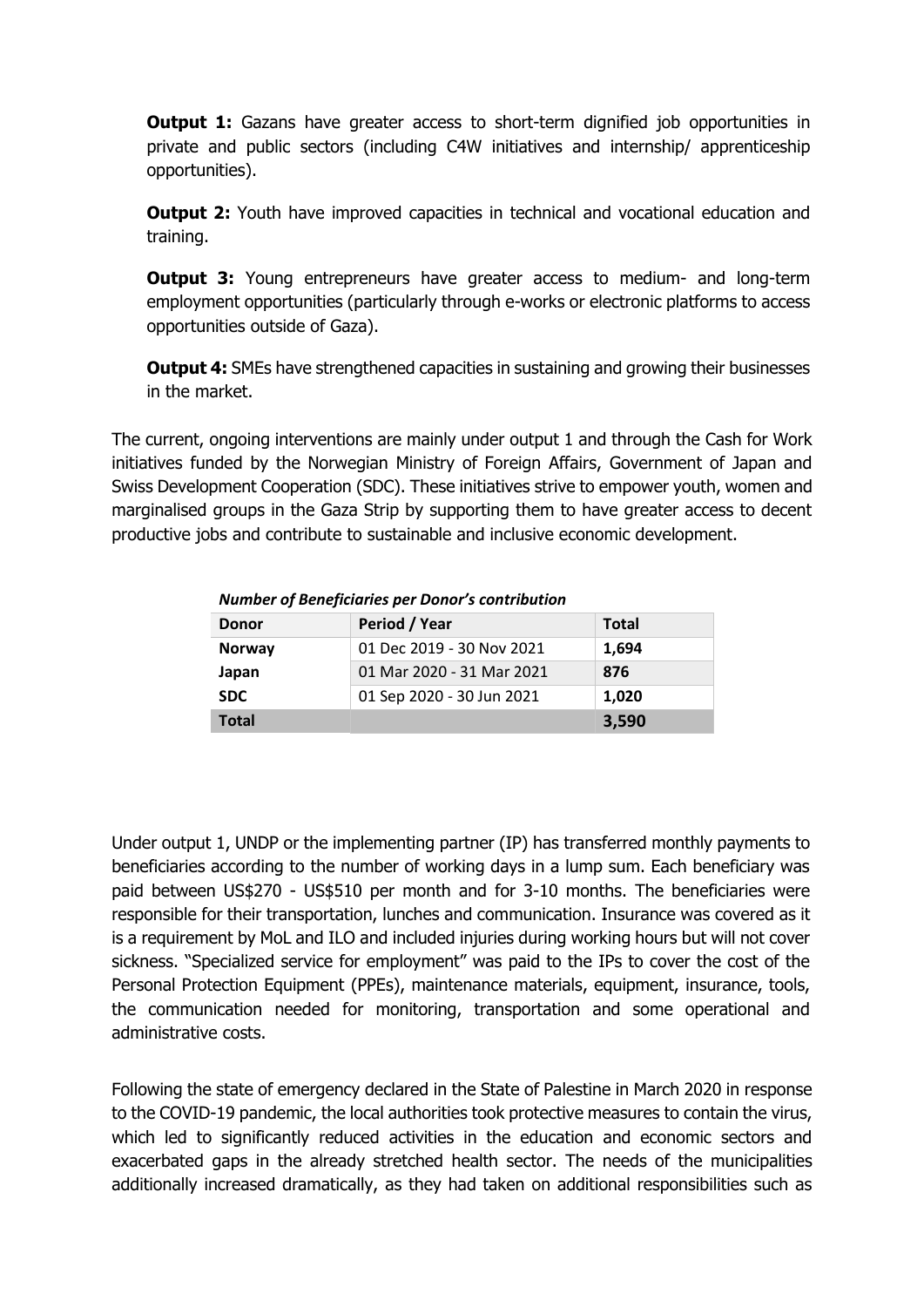sterilisation of facilities and public areas to prevent the spread of the virus. UNDP – in agreement with the Norway Representative Office –reprogrammed funds from original planned target sectors to address the urgent needs of the Ministry of Health (MoH) to hire more health workers, as well as municipality workers to carry out hygiene measures and disinfect roads and public facilities. On 31 March 2020 the Norwegian funded project was additionally reprogramme by reallocating the funds from output 2 to output 1. On the other hand, the Norwegian Ministry of Foreign Affairs and UNDP signed an amendment in November 2020, allocating more funds to the programme and allowing UNDP to increase the target groups under the Norwegian funded project.

The current initiatives under output 1 focuses on people in the age category 18-60, who are unemployed or who are entering the labour market for the first time after completion of education. After the reprogramming, a total of 3,590 beneficiaries are expected to directly benefit from job opportunities during 2020-2021. Of these, 600 beneficiaries are planned to be recruited during the next two months (May and June 2021). The initiatives as of 19 April 2021 generated 293,970 working days, and at it is expected that they will have generated more than 400,000 working days by the end of the programme period.

Throughout the interventions, 81 unemployed young graduates (40% Women) are engaged in upgrading the GIS within the municipalities;the unemployed young graduates have received training and on-site coaching on collecting economic data based on occupation code numbers following (ISIC) and converting them into a spatial computerized information layer associated with building code numbers. To date, spatial data on 18 of the 25 Gaza municipalities has been digitised. On the other hand, given the scale and scope of the socio-economic impact of COVID-19, UNDP – with support from SDC – has been allocating additional investments for employment protection in the existing industrial factories, who have been affected by COVID-19. In total 725 workers (25% women) have benefited from two to three months wage subsidies.

## **2. Evaluation purpose, scope and objectives**

#### **2.1. Purpose of the evaluation**

The main purpose of this thematic evaluation is to provide evidence and recommendations on the achievements and results of UNDP's short-term job creation initiatives under output 1 of the Path to Economic Recovery Programme against the results and resources framework, and identifying factors that have hindered or facilitated the success of the programme so far. It will assess UNDP's approaches and strategies for enabling youth and the vulnerable people to have greater access to decent productive jobs on the basis of the short-term jobs creation initiatives. It will moreover, assess how it has/it could further contribute to longer-term employment opportunities, including through enhanced 'employability' of those who have participated in the 'cash-for-work' interventions. Hence, the evaluation should assess the effectiveness of UNDP's 3x6 approach to combine track A and B, i.e. from the short-term employment to medium and longer-term job creation.

The evaluation will determine the relevance, coherence, effectiveness, efficiency, impact and sustainability of the initiatives under output 1. The evaluation will examine how the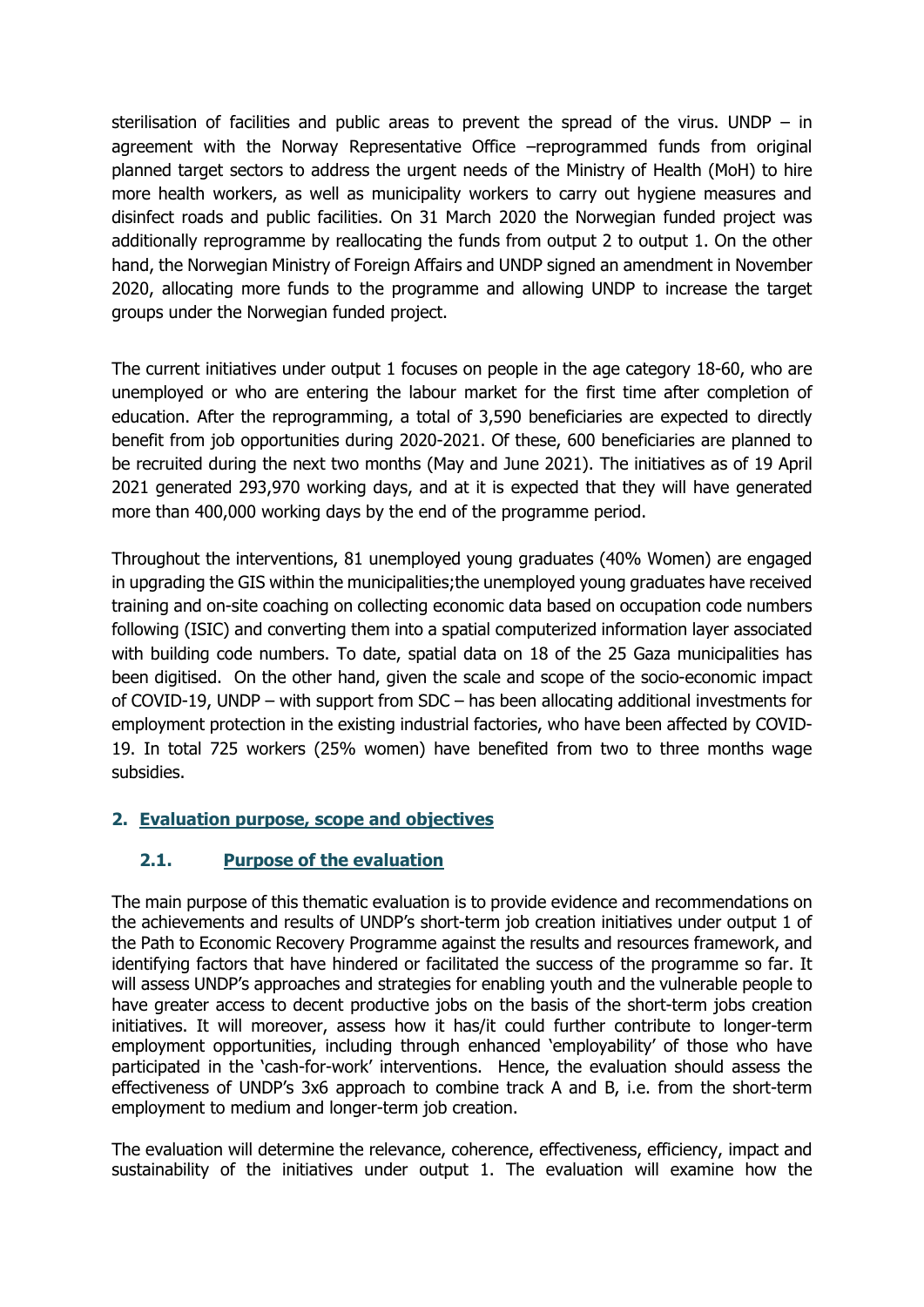Programme has addressed cross-cutting issues including human rights, gender equality, and inclusion of persons with disabilities (PwDs). The findings and recommendations of this evaluation will be used to adjust UNDP's approaches and strategies under the programme to link track A and B even stronger and ensure economic development and help to adjust and align related on-going and future projects.

The purpose of the evaluation will additionally be an assessment of the programme's results framework itself, where the findings and recommendations will be used for the following purposes: a) ensure alignment with the Transformative Resilience programmatic framework, b) inform potential revision of the results framework to ensure the Programme has refined its results articulation and its measurement.

## **2.2. Scope of the Evaluation:**

The evaluation should be conducted during the programme's implementation period and shall be finalized by end-June 2021.

**Geographically** the evaluation will cover the relevant locations in the Gaza Strip, where interventions are taking place.

**The scope** of the evaluation will focus on and be able to present and provide **actionable, evidence-based recommendations, best practices and lessons learned** of job creation interventions, including cash for work and other economic empowerment schemes, during the COVID-19 pandemic to inform the ongoing and future interventions under the programme. The main evaluation question to be answered is what effective strategies under the short-term job creation initiatives in this specific context can increase opportunities for longer-term employment. The following criteria will be used: relevance, efficiency, effectiveness, sustainability, impact, coherence. Other cross-cutting issues such as human rights and gender equality should be integrated.

# **2.3. Specific objectives**

The objectives of the evaluation are:

- 1. Assess the effectiveness of the approaches and strategies used under the job creation initiatives for greater access to decent productive jobs.
- 2. Assess to what extent the interventions have contributed to positive changes in the lives of beneficiaries, Short-term and likely longer-term.
- 3. Assess if there have been any unintended or negative changes that can be attributed to the intervention?
- 4. Assess the coherence of multiple interventions funded by different donors under the same output, and the extent to which they have contributed collectively to the results.
- 5. Identify lessons learned/good practices that could inform future similar interventions and strengthen the linkages between short-term and longer-term interventions.
- 6. Assess the direct and indirect beneficiaries' (men, women and children) access to, use of, and satisfaction with the services delivered?
- 7. Assess how cross-cutting issues such as gender equality and human rights have been addressed, or could be better integrated in the Programme.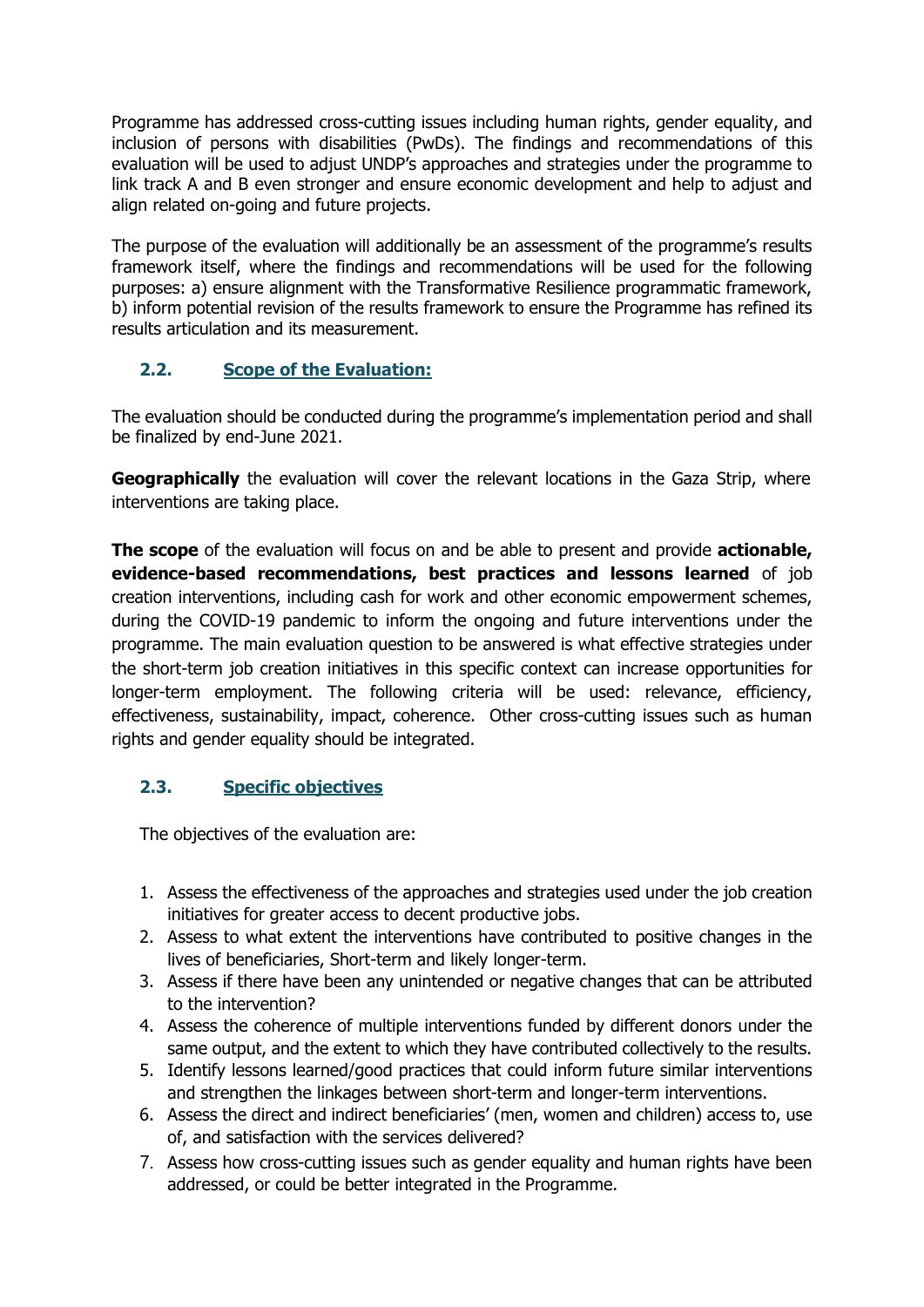## **3. Evaluation criteria and key guiding questions**

## **3.1. Programme evaluation sample questions**

The purpose of the evaluation criteria is linked to the purpose of evaluation. Namely, to enable the determination of the merit, worth or significance of the programme, with focus on output 1. The evaluation should be conducted according to the six Organization for Economic Cooperation and Development (OECD)- Development Assistance Committee (DAC) criteria (relevance, coherence, effectiveness, efficiency, the likely impact and sustainability). Each criterion is a different lens or perspective through which the intervention can be viewed. Together, they provide a more comprehensive picture of the intervention, the process of implementation, and the results.

The criteria play a normative role. Together they describe the desired attributes of interventions: All interventions should be relevant to the context, coherent with other interventions, achieve their objectives, deliver results in an efficient way, and have positive impacts that last. The criteria are used in the evaluation to a) support accountability, including the provision of information to the public; and b) support learning, through expert feedback on the interventions and generating lessons learned.

Suggested evaluation questions are provided below. These guiding evaluation questions will be further refined by the evaluation team and agreed with the UNDP evaluation stakeholders.

## **Relevance:**

- To what extent is the programme in line with the national development priorities, the country programme's outputs and outcomes, the UNDP Strategic Plan and the SDGs?
- To what extent does the programme contribute to cover the needs of the services and productive sectors (public and private sectors)
- To what extent have the re-programming in collaboration with the Norwegian Ministry of Foreign Affairs / or the COVID-19 allocation fund been relevant to socio-economic response to the COVID-19 Pandemic?
- To what extent were lessons learned from other relevant projects/ programmes considered in the design of the programme's job creation initiatives?
- To what extent were perspectives of those who could affect the outcomes, and those who could contribute information or other resources to the attainment of stated results, considered during the design processes of the job creation initiatives?
- To what extent is the selection of the implementing partners the most relevant to realize of the programme's objectives?
- To what extent is the programme flexible, adaptive and context-specific to adjust strategies over time, as circumstances evolve (e.g. conflict in Gaza, the COVID-19 pandemic) and the changing external environment?

#### **Coherence**

▪ To what extent have the multiple interventions funded by different donors under the same output have been coherent, and the extent to which they have contributed collectively to the results.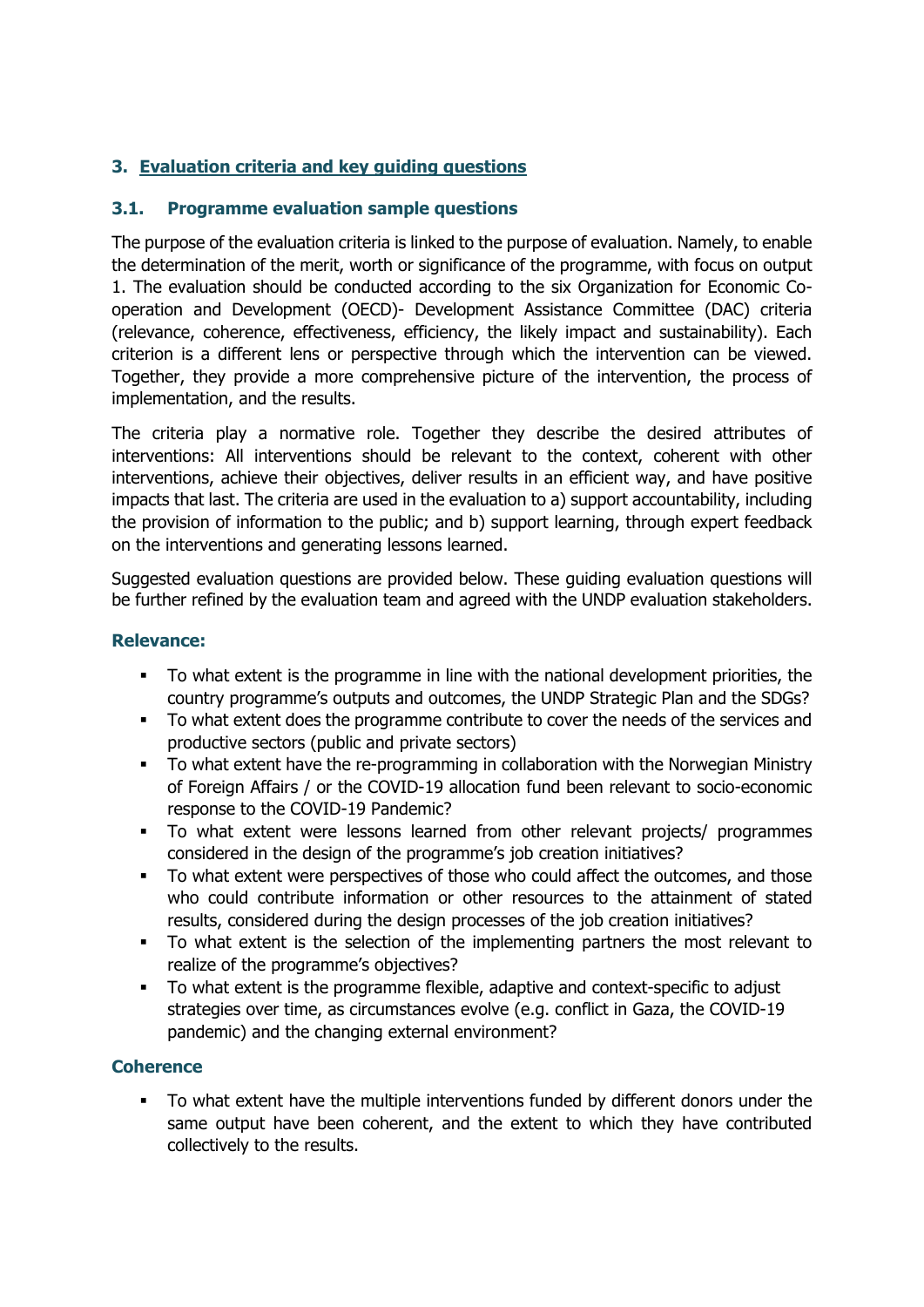▪ To what extent is this intervention coherent with UNDP and other actors' intervention in the socio-economic recovery? This includes complementarity, harmonisation and coordination with others, and the extent to which the intervention is adding value while avoiding duplication of effort. e.g. MoL and UNRWA interventions, etc.

## **Effectiveness**

- To what extent has the programme been effective in addressing urgent and priority interventions in the response to the COVID-19 pandemic, and has it contributed to filling certain gaps in provision of basic services?
- To what extent has the programme contributed to the country programme outcomes and outputs, the SDGs, the UNDP Strategic Plan and national development priorities so far?
- **•** To what extent are the programme's outputs especially output  $1 -$  achieved according to planned targets?
- To what extent has the UNDP partnership strategy been appropriate and effective so far?
- What factors is contributing to effectiveness or ineffectiveness?
- **•** In which areas does the programme have the greatest achievements so far? Why and what have been the supporting factors? How can the programme build on or expand these achievements?
- In which areas does the programme have the fewest achievements? What have been the constraining factors and why? How can or could they be overcome?
- What, if any, alternative strategies will be more effective in achieving the programme's objectives to have greater access to decent productive jobs?
- Are the programme's objectives and outputs clear, practical, and feasible within its frame?
- To what extent have stakeholders been involved in the implementation of activities related to job creation?
- To what extent are programme management, oversight and implementation participatory and is this participation contributing towards achievement of the programme's objectives?
- To what extent has the programme contributed to gender equity and the empowerment of women?

# **Efficiency**

- Has the programme delivered its expected results to date, including in terms of budget allocation and cost-efficiency of activities?
- To what extent was the programme management structure as outlined in the programme document efficient in generating the expected results?
- To what extent have the UNDP programme implementation strategy and execution been efficient and cost-effective?
- To what extent has there been an economical use of financial and human resources? Have resources (funds, human resources, time, expertise, etc.) been allocated strategically to achieve outputs/ outcomes as planned?
- To what extent have resources been used efficiently? Have activities supporting the strategy been cost-effective?
- To what extent have programme funds and activities been delivered in a timely manner?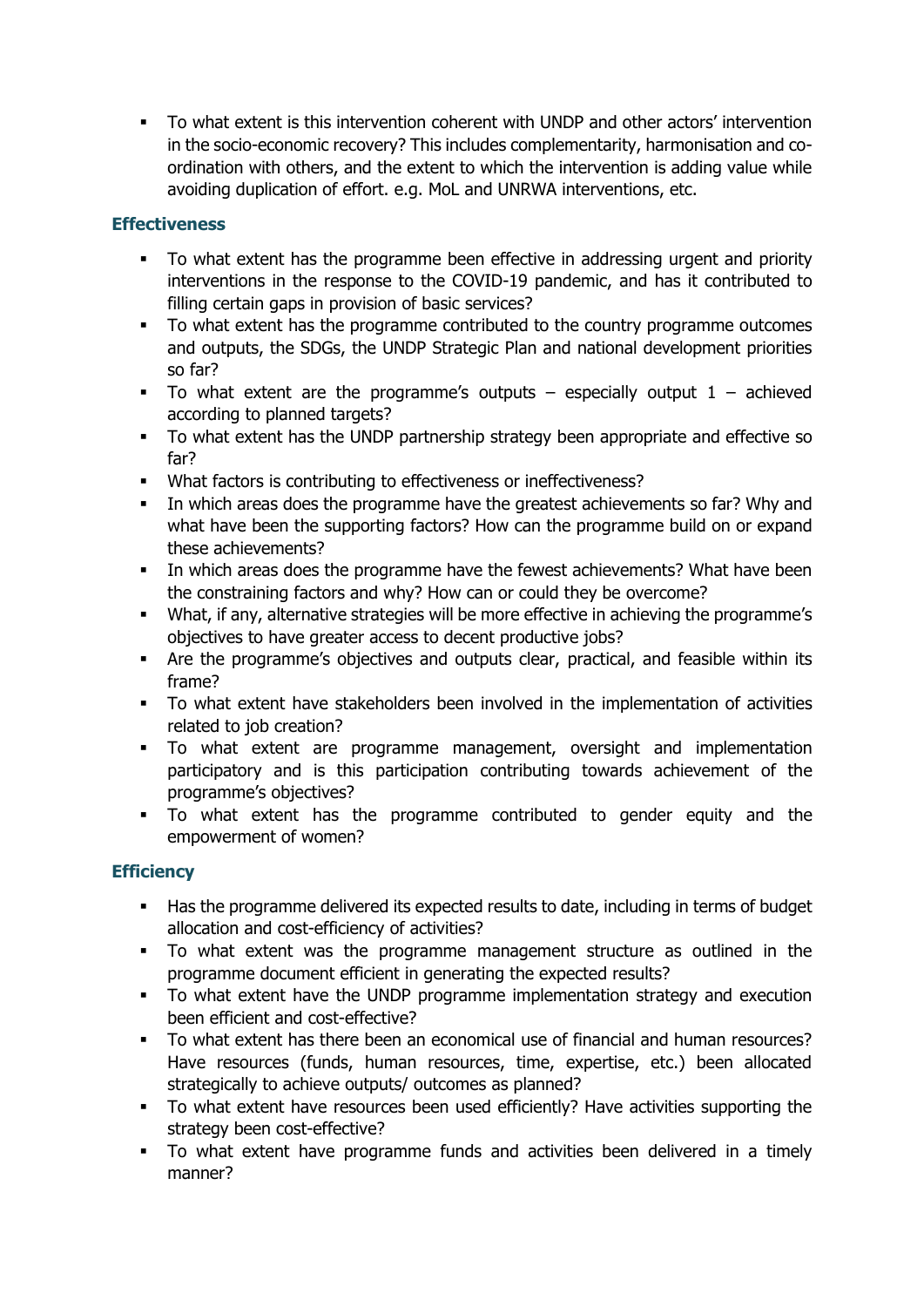- To what extent do the M&E systems utilized by UNDP ensure efficient programme management?
- To what extent are the UNDP partnership strategy within the programme appropriate and effective?

## **Likely impact/Impact**

- What are the effects of the intervention on recipients' lives? How likely is it that the intervention has an impact on the socio-economic conditions and livelihoods of the end beneficiaries and their families?
- Are there any unintended (positive or negative) effects on recipients and nonrecipients of assistance?
- What is the possible gender-specific impact(s)? Is it likely that the intervention influences the gender context?

#### **Sustainability**

- To what extent are lessons learned being documented by the programme team on a continual basis and shared with appropriate parties who could learn from the programme?
- To what extent have the selected IPs become able to lead job creation interventions beyond the programme duration?
- To what extent do UNDP interventions have well-designed and well-planned exit strategies?
- To what extent do stakeholders support the programme's long-term objectives?

#### **Evaluation cross-cutting issues**

#### **Gender equality**

- To what extent have gender equity and the empowerment of women been addressed in the design, implementation and monitoring of the programme to date?
- Is the gender marker data assigned to this programme representative of reality?
- To what extent has the programme promoted positive changes towards gender equality and the empowerment of women? Were there any unintended effects?

#### **Inclusion:**

▪ To what extent has the programme considered the inclusion of the marginalized groups, especially PwDs in the programme activities?

## **4. METHODOLOGY**

The evaluation should utilize a participatory and interactive approach using mixed method of data collection. Hence, the evaluator is expected to follow a participatory and consultative approach that ensures close engagement with the evaluation managers, implementing partners and direct beneficiaries. UNDP is strongly encouraging the use of virtual tools such as phone interviews and phone surveys, virtual Focus Group Discussions (FGDs) and online and SMS-based surveys, among others, during this period of COVID-19 pandemic.

The evaluators should conduct a thorough document review of the programme document,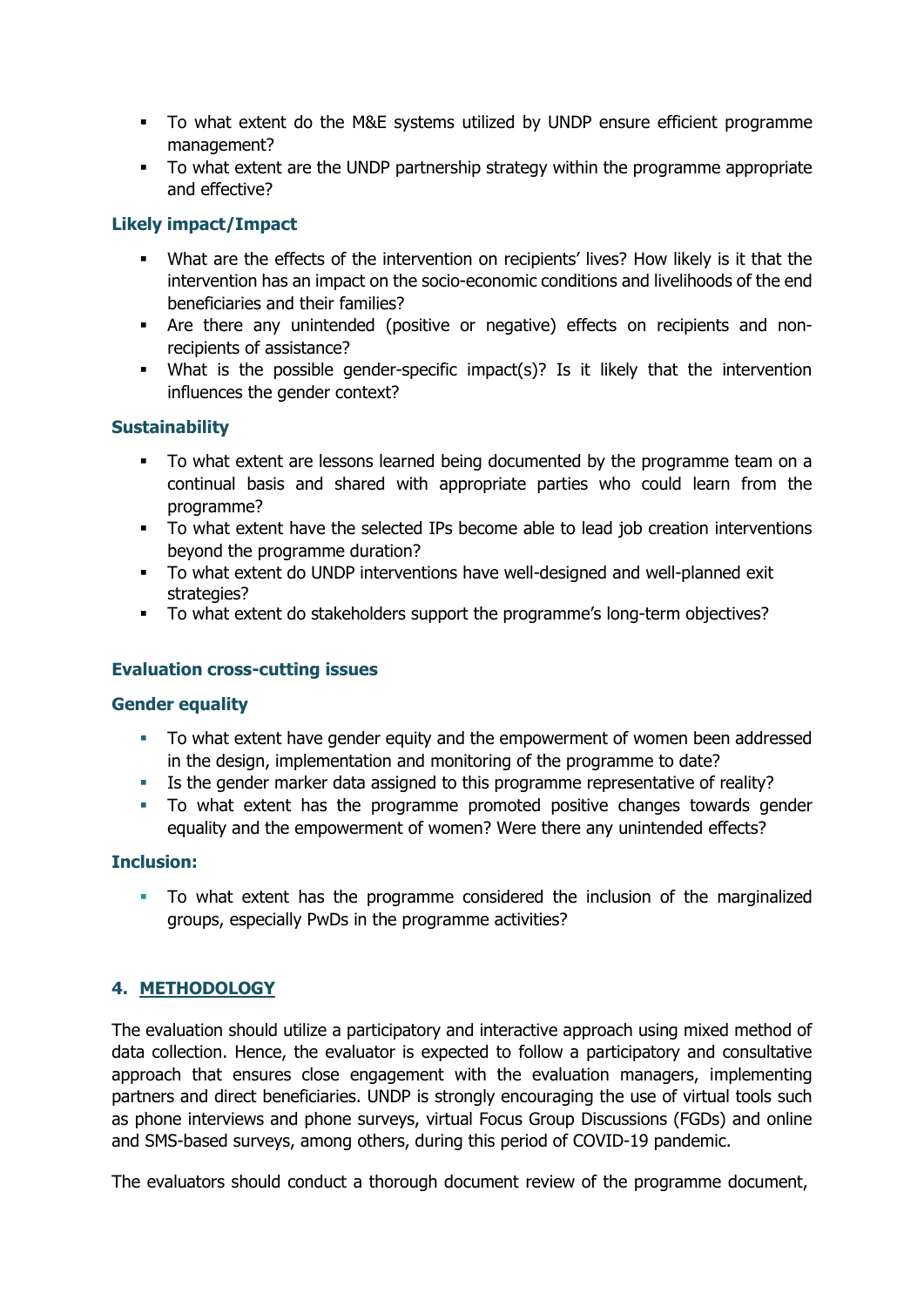results framework, quality assurance reports, annual workplans, mid-year and annual reports. Additionally, pre-existing secondary data such as administrative datasets and previous survey datasets can be used to answer some evaluation questions. The evaluators should also utilise semi-structured interviews with direct beneficiaries, employer supervisors and key stakeholders, including Ministry of Labour. The evaluators may also utilise semi-structured interviews with key stakeholders; focus group discussions with beneficiaries and stakeholders; surveys and questionnaires; field visits, where possible; output/outcome mapping, observational visits (if possible), group discussions; and data review and analysis of monitoring reports.

The final methodological approach including interview schedule, field visits and data to be used in the evaluation should be clearly outlined in the inception report and be fully discussed and agreed between UNDP and the evaluators in consultation with the stakeholders where applicable and to be shared with the UNDP focal point.

The consultant can add to all the above tools as it may be deemed necessary for obtaining informative data that can feed into the evaluation within the prescribed timeframe of the consultancy services.

#### **4.1 DATA COLLECTION, REMOTE INTERVIEWS AND USE OF NATIONAL CONSULTANTS**

Implementing evaluations during the COVID-19 crises requires careful consideration to planning the implementation of evaluations remotely (virtually), through remote data collection and the remote interviews of stakeholders. The following shall be taken into account:

- Due to travel restrictions, it is likely not to be possible to travel to Gaza Strip, and, therefore, the evaluation team should develop a methodology that takes into account both the virtual and face to face evaluation , including the use of remote interview methods and extended desk reviews, data analysis, surveys and evaluation questionnaires. This should be detailed in the inception report and agreed with the Evaluation Manager.
- If all or part of the evaluation is to be carried out virtually then consideration should be taken for stakeholder availability, ability or willingness to be interviewed remotely. In addition, their accessibility to the internet/ computer may be an issue as many national counterparts may be working from home. These limitations must be reflected in the evaluation report.
- If a data collection/field mission is not possible then remote interviews may be undertaken through telephone or online (Skype, zoom etc.). International consultant can work remotely with national evaluator support in the field if it is safe for them to operate and travel. No stakeholders, consultants or UNDP staff should be put in harm and safety is the key priority.
- A short validation mission may be considered if it is confirmed to be safe for staff, consultants, and stakeholders and if such a mission is possible within the evaluation schedule. Equally, qualified and independent national consultants can be hired to undertake the evaluation and interviews in country as long as it is safe to do so.

#### **4.2 DESK REVIEW AND DATA COLLECTION**

#### **a) Desk Review**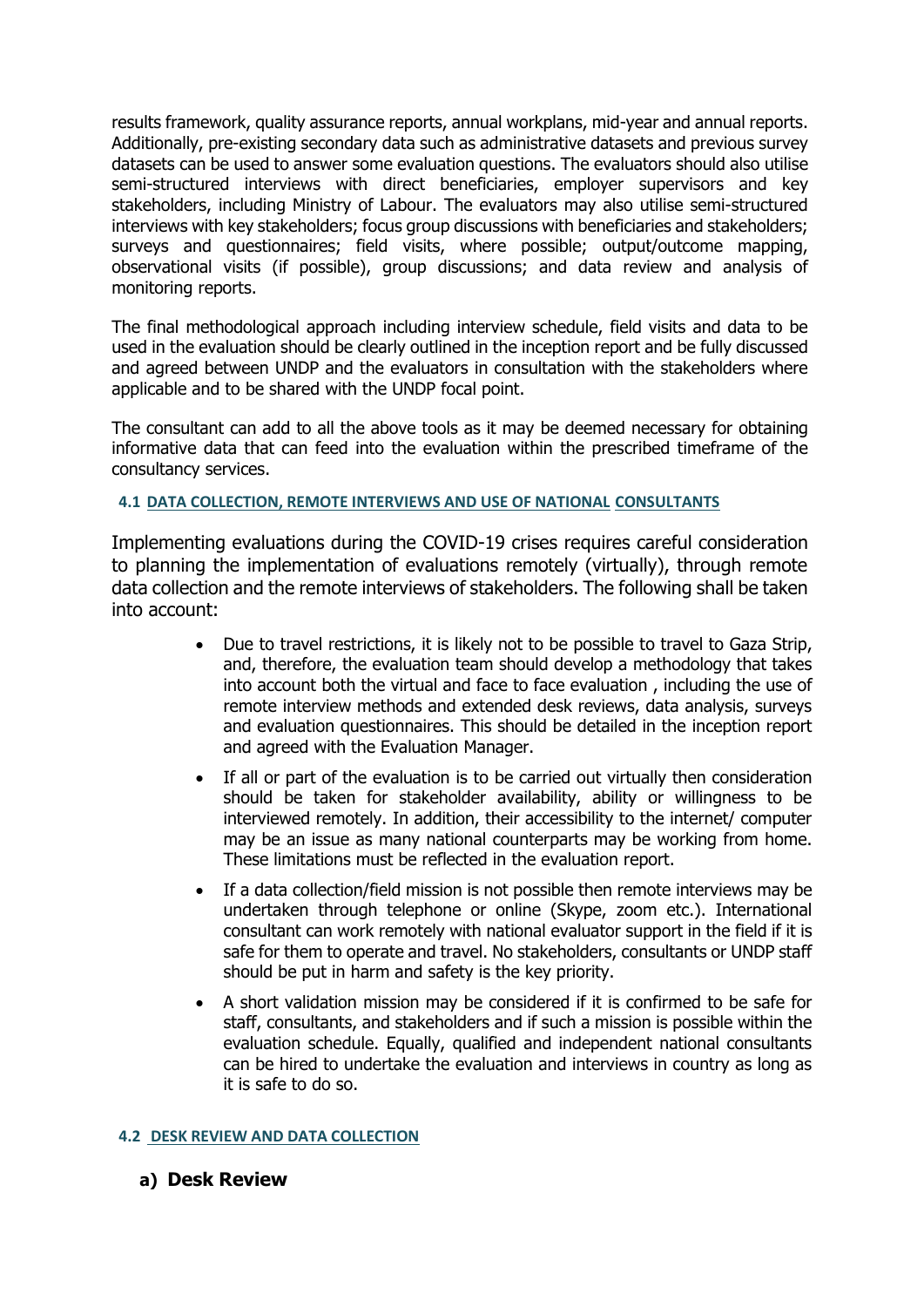The evaluator shall agree with UNDP on clear methodologies for collecting evaluative evidence considering all constraints. The evaluator shall also ensure that the required data and documentation are collected prior to the start of the evaluation process to the extent possible. Approaches and methodologies should be outlined in the inception report of the evaluation.

# **b) Data Collection**

In preparing for data collection, the Consultant is to consider the following:

- Validating the data in connection with beneficiaries and whether they have jobs in hand under job creation initiatives/programs with limited duration or obtained sustainable job opportunity. Identification of potential limiting factors to proper data collection activities will have to be documented taking into consideration the timeframe of the evaluation.
- Considering the use of a flexible team approach and taking into consideration the current status of COVID 19 in the Gaza Strip while following the principle of "do no harm" to ensure the safety of beneficiaries, stakeholders as well as the evaluation team.
- Planning for remote data collection through conducting remote interviews, evaluation questionnaires, etc.
- In line with the UNDP's gender mainstreaming strategy, gender disaggregation of data is a key element of all UNDP's interventions and data collected for the evaluation will be disaggregated by gender, to the extent possible, and assessed against the programme outputs/outcomes.

# **c) Data Analysis**

Evidence obtained and used to assess the results of UNDP support should be triangulated from a variety of sources, including verifiable data on programme indicators, existing reports, evaluations and technical papers, beneficiaries' interviews, stakeholder interviews, focus groups, surveys and site visits.

# d) **Accessibility to Beneficiaries and Partners**

UNDP will provide the consultant with up to date beneficiaries, partners and stakeholder contact details, and the consultant is to:

- Inform interviewees in advance of the evaluation with clear purpose and overview of the evaluation, evaluation team and interview expectations. This will also save time during interviews.
- Ensure and explain the principle of full anonymity of all interviews.
- Share a list of questions with interviewees in advance to speed up the process and facilitate interviewee preparation.
- Consult with the interviewee on which virtual tool the interviewee is more comfortable with (Zoom, Skype, Teams, telephone etc.).

## **5. Evaluation products (deliverables)**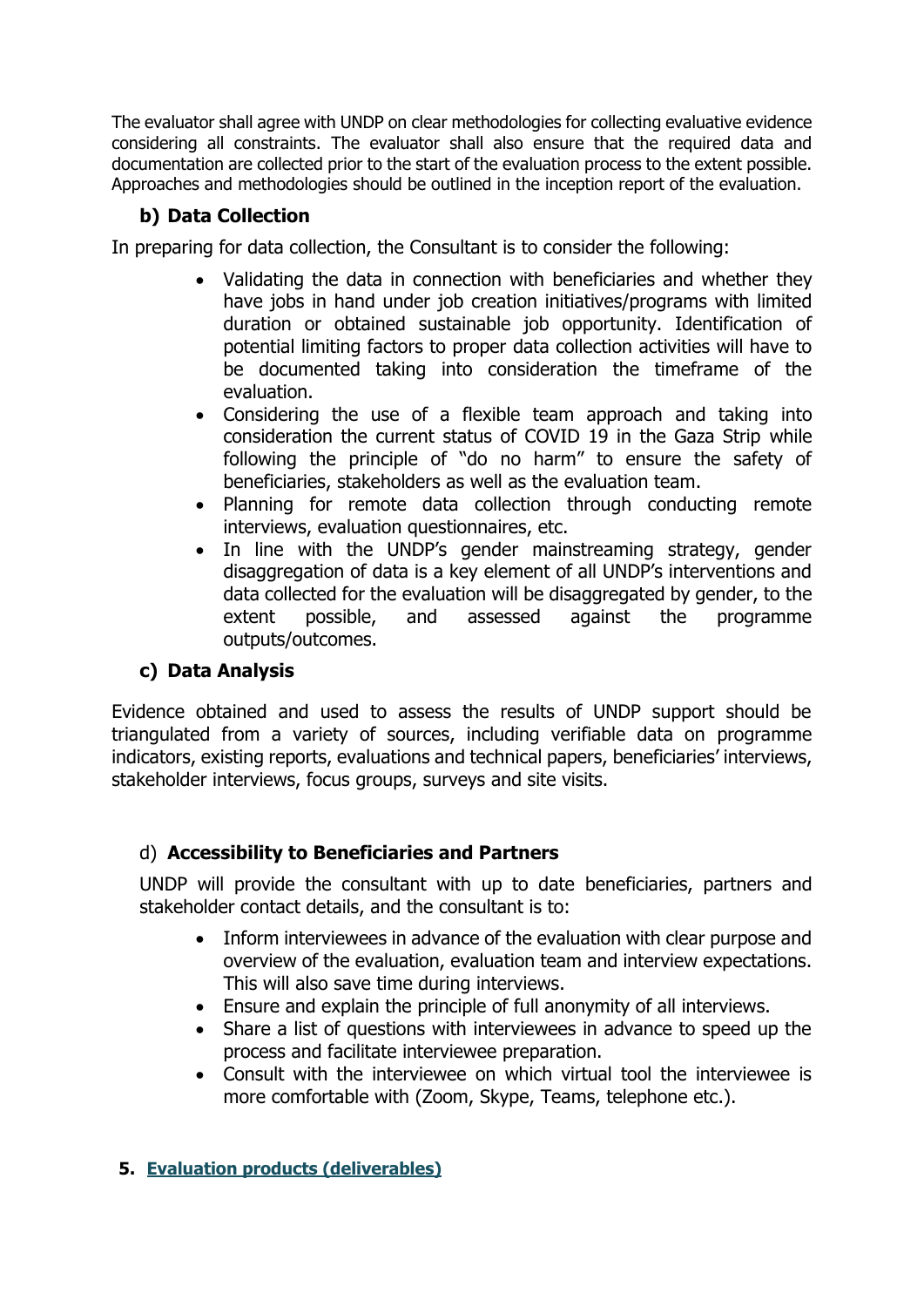In line with the UNDP's financial regulations, when determined by the Country Office and/or the consultant that a deliverable or service cannot be satisfactorily completed due to the impact of COVID-19 and limitations to the evaluation, that deliverable or service will not be paid.

Due to the current COVID-19 situation and its implications, a partial payment may be considered if the consultant invested time towards the deliverable but was unable to complete to circumstances beyond his/her control.

The consultant shall deliver the following key products:

- **Evaluation inception report:** The inception report will include a work plan and evaluation schedule. The plan should outline the overall strategies, actions and timeline of the evaluation. The inception report should include a proposed schedule of tasks, activities and deliverables. The inception report should include an evaluation matrix, which specifies both principal and specific evaluation questions, data sources, data collection, review and analysis methods. The inception report provides UNDP and the evaluator with an opportunity to verify that they share the same understanding about the evaluation and clarify any misunderstanding at the outset.
- **Evaluation debriefing:** Following the desk review, data collection and field visits, the evaluator should provide UNDP with preliminary debriefing and findings.
- **Draft evaluation report for comments:** The evaluator will develop draft evaluation report in (30-40) pages in English, including the executive summary of not more than 3 pages describing key findings and recommendations. The report shall include an audit trail detailing how comments, questions and clarifications have been addressed. UNDP shall review the draft evaluation report to ensure that the evaluation meets the required quality criteria. The evaluator will ensure that the report, to the extent possible, complies with the UNEG Quality Checklist for Evaluation Reports $8$ .
- **Evaluation report audit trail:** Comments and changes by the evaluator in response to the draft report should be retained by the evaluator to show how they have addressed comments.
- **Final evaluation report** (addressing comments, questions and clarifications): the report should include detailed lessons learnt and the list of all people interviewed. The evaluator should keep an evaluation report audit trail of how comments have been addressed in response to the draft report.
- **Presentation of findings:** a presentation should be scheduled to inform UNDP about the evaluation findings, lessons learned and recommendations. Power point presentations will be developed to facilitate illustrations and discussions.

<sup>8</sup> <http://www.unevaluation.org/document/detail/607>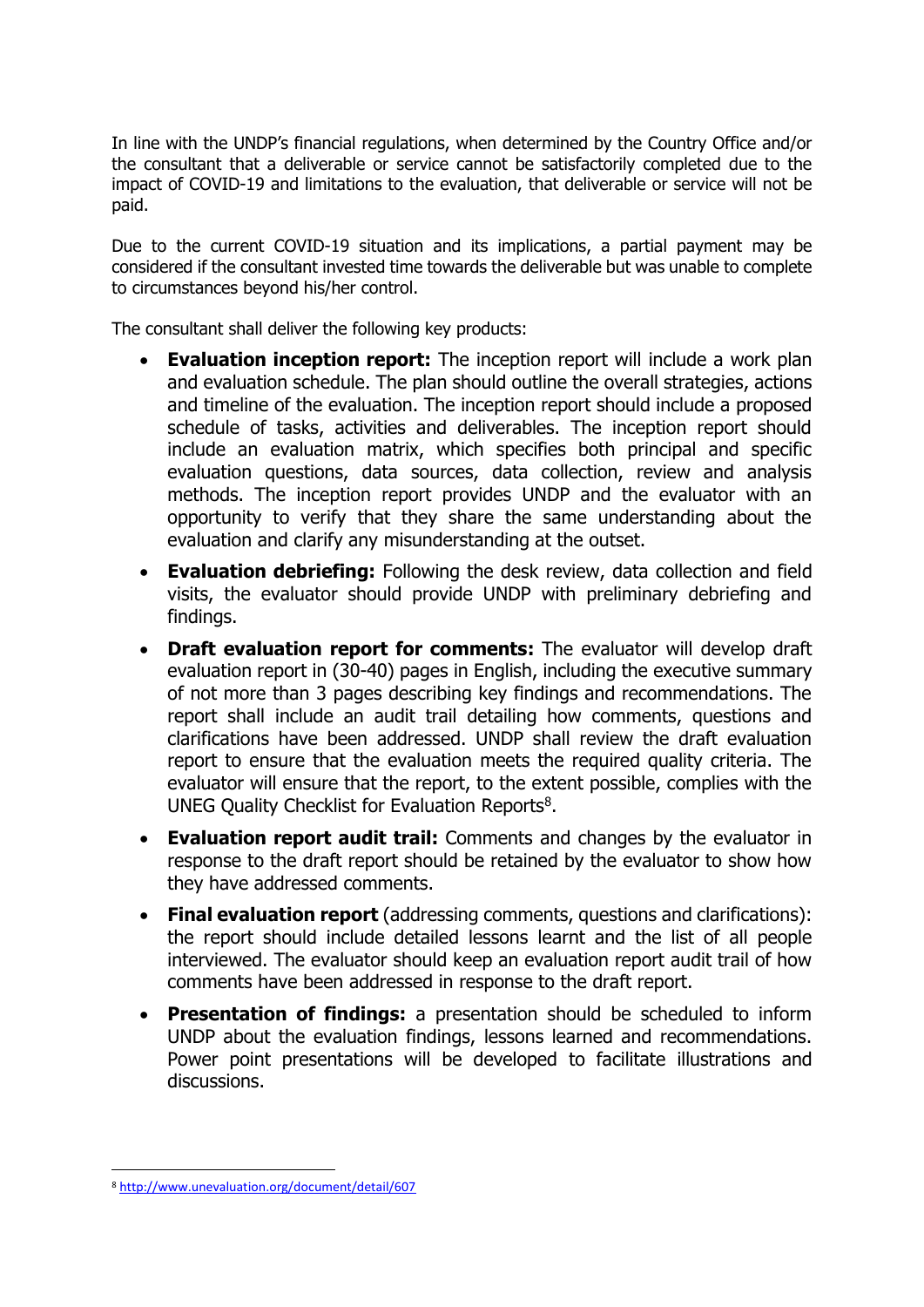**The evaluator should follow UNDP Standard templates for [inception](http://web.undp.org/evaluation/guideline/documents/Template/section-4/Sec%204%20Template%204%20Evaluation%20Inception%20report%20content%20outline.docx)  [report](http://web.undp.org/evaluation/guideline/documents/Template/section-4/Sec%204%20Template%204%20Evaluation%20Inception%20report%20content%20outline.docx) and [evaluation report](http://web.undp.org/evaluation/guideline/documents/Template/section-4/Sec%204%20Template%206%20Standard%20evaluation%20report%20content%20full%20details.docx)**

**The evaluator will need to consider all the quality criteria required as per the [UNDP evaluation guidelines](http://web.undp.org/evaluation/guideline/index.shtml) and the [UNEG Quality check list](http://www.unevaluation.org/document/detail/607)  [for evaluation reports](http://www.unevaluation.org/document/detail/607)**

## **1. EVALUATION TEAM COMPOSITION AND REQUIRED COMPETENCIES**

The consultancy firm (the evaluator) should have proven experience in implementing at least 3 similar assignments during the last 5 years and should be able to deploy specialized experts for carrying out this assignment. The evaluation team should provide their own computers, communications equipment and personal protective equipment as needed.

Interested firm should formulate an evaluation team and is encouraged to include both international and national evaluators. The team should include evaluator(s) together covering all the below specific skills, competencies and characteristics as minimum requirements for the evaluator(s). The exact team composition is up to the individual bidder.

Interested firm should provide details on the management structures and implementation, describing how evaluators will be operating remotely, such as international consultants.

The team shall contain, as a minimum, the following:

**Lead evaluator:** an expert with local economic development, a postgraduate degree in international development, economy or related fields with 10 years professional experience. The team leader should demonstrate the following:

- At least 5 years of experience in conducting evaluations of international development programmes, particularly in the field of local economic development and local governance;
- Experience in mixed method data collection.
- Direct experience working with civil society and government institutions is an added advantage;
- Excellent writing skills with a strong background in report drafting;
- Good knowledge of procedures governing the implementation and management of internationally funded projects and programs;
- Broad knowledge of socio-economic recovery and the economic development in Palestine, combined with good awareness of political implications.
- Demonstrated experience with implementation and/or evaluation of projects with partners, who have different interests or projects with political components.

#### **Local economic development/ Expert:**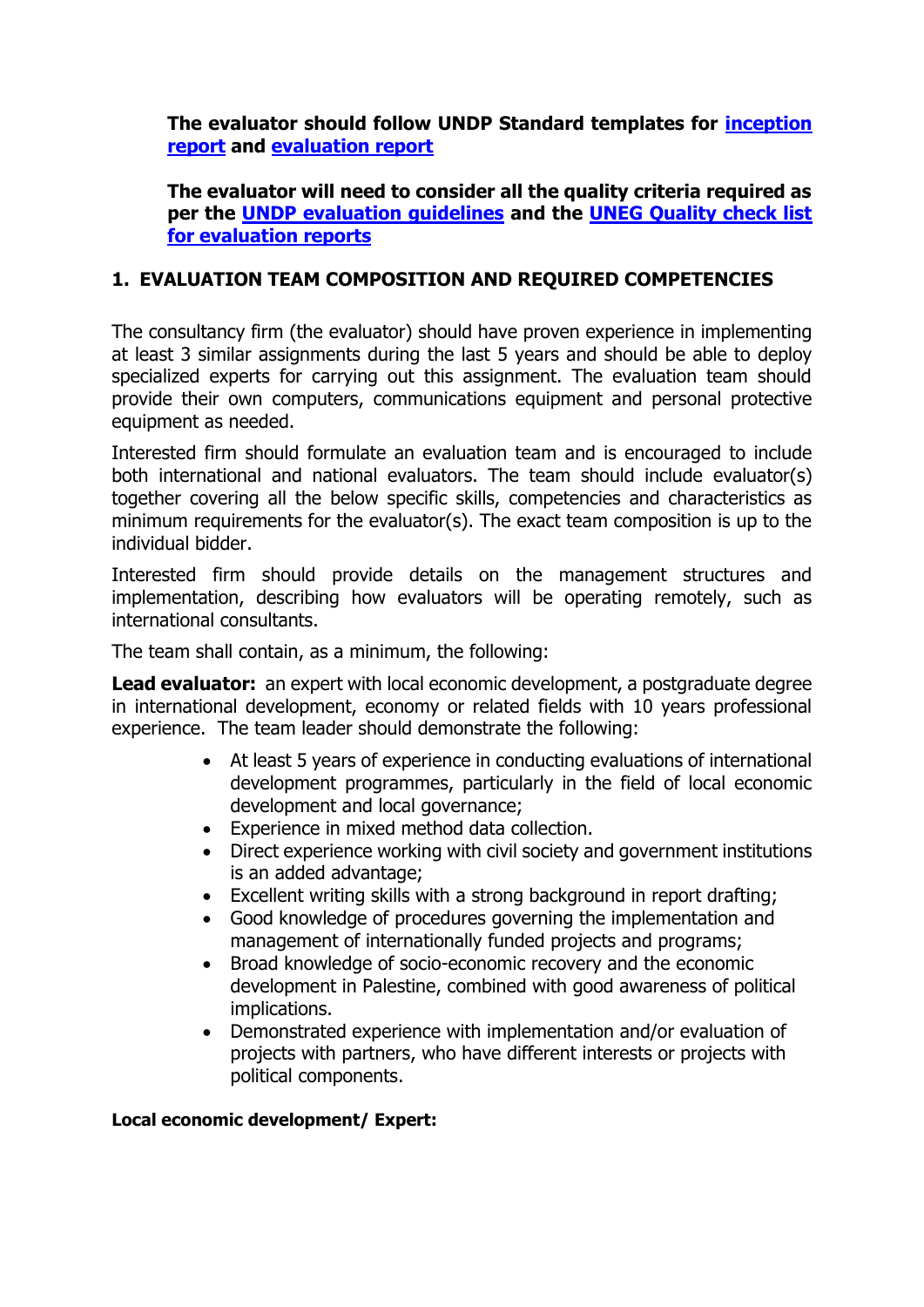- Have at least Master's degree or equivalent in economic, experience in project implementation, monitoring and evaluation (M&E);
- At least two years of experience in M&E, including data collection (qualitative and quantitative), analyzing data and results framework development;
- Demonstrated expertise and knowledge of Economic Recovery, especially with decent productive jobs and contribute to sustainable and inclusive economic development (Cash of Work projects);
- Demonstrated experience in interpretation from Arabic to English and vise-versa.

Both experts should ideally have the following competencies:

- Demonstrable analytical skills;
- Good knowledge of the UNDP Guidelines and Procedures will be considered an asset;
- Excellent English language writing;
- Excellent communication skills;
- Demonstrated experience in implementing evaluations remotely;
- Demonstrated ability to assess complex situations in order to succinctly and clearly distil critical issues and draw forward looking conclusions.

The evaluation team will not be limited to the above two main experts and the interested evaluator will include the rest of the needed team that matches with the proposed methodology.

# 2. **EVALUATION ETHICS**

This evaluation will be conducted in accordance with the principles outlined in the United Nations Evaluation Group (UNEG) 'Ethical Guidelines for Evaluation'. All members of the consulting team will be held to the highest ethical standards and are required to sign a code of conduct upon acceptance of the assignment.

The consultant must safeguard the rights and confidentiality of information providers, interviewees, and stakeholders through measures to ensure compliance with legal and other relevant codes governing the collection of data and reporting on data. The consultant must also ensure the security of collected information before and after the evaluation and protocols to ensure anonymity and confidentiality of sources of information where that is expected. The information knowledge and data gathered in the evaluation process must also be solely used for the evaluation and not for other uses with the express authorization of UNDP.

## **4. Implementation arrangements**

The evaluator and evaluation team will start the evaluation process with an inception meeting with UNDP representatives by way of virtual communication. The consultant should submit an inception plan based on the meeting within 5 calendar days of the issuance of contract.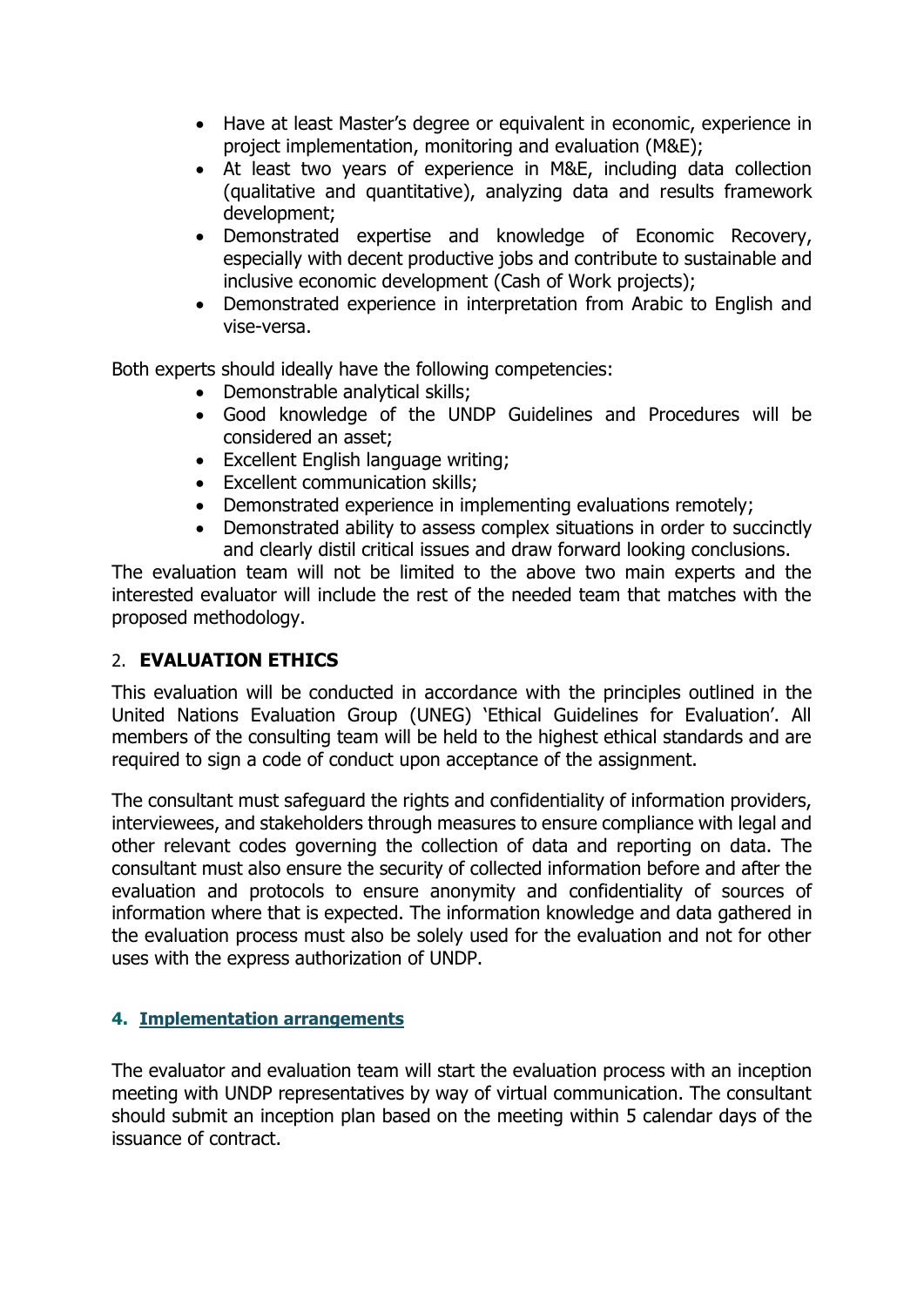The evaluator and evaluation team will then undertake the review of documentation, interviews with key beneficiaries and stakeholders -field visits, preparation of an evaluation report including lessons learned and recommendations. The evaluator and evaluation team will submit the draft product to UNDP for comments and finalize the product within 5 calendar days after receiving the feedback.

In consultation with the evaluator and evaluation team and as requested, the M&E focal point of the evaluation from UNDP and the programme staff will make available all relevant documentation and provide contact information to key programme beneficiaries and stakeholders and facilitate contact where needed. UNDP's M&E focal point in coordination with the programme staff will facilitate the evaluation process and assist in connecting the evaluator with the senior management, and key stakeholders. The programme staff will also assist in organizing the site visits and meetings and help identify key stakeholders for interviews by the evaluator.

The evaluator will be in direct contact with the M&E focal point assigned as overall responsible for the finalization of the report. In the review processes the M&E focal point will include programme staff for additional comments and consultation will be conducted with relevant key stakeholders. The M&E focal point is in charge of consolidate all feedback before revised to the consultant.

## **5. Time frame for the evaluation process**

This section lists and describes all tasks and deliverables for which evaluators or the evaluation team will be responsible and accountable, as well as those involving the commissioning office, indicating for each the due date or time frame (e.g., workplan, agreements, briefings, draft report, final report), as well as who is responsible for its completion. At a minimum, the time breakdown for the following activities should be included:

- **Desk review.**
- **EXECUTE:** Briefings of evaluators.
- **EXTE:** Finalizing the evaluation design and methods and preparing the detailed inception report.
- **·** In-country data collection and analysis (visits to the field, interviews, questionnaires).
- **•** Preparing the draft report.
- Stakeholder meeting and review of the draft report (for quality assurance).
- **Incorporating comments and finalizing the evaluation report.**
- **•** Power Point presentations of the evaluation stages, methodologies, data collected, results of evaluation and lessons learned to be handed to UNDP.

In addition, the evaluators may be expected to support UNDP efforts in knowledgesharing and dissemination. Required formats for the inception reports, evaluation reports and other deliverables should be included in the annexes of the TOR for the evaluation being commissioned.